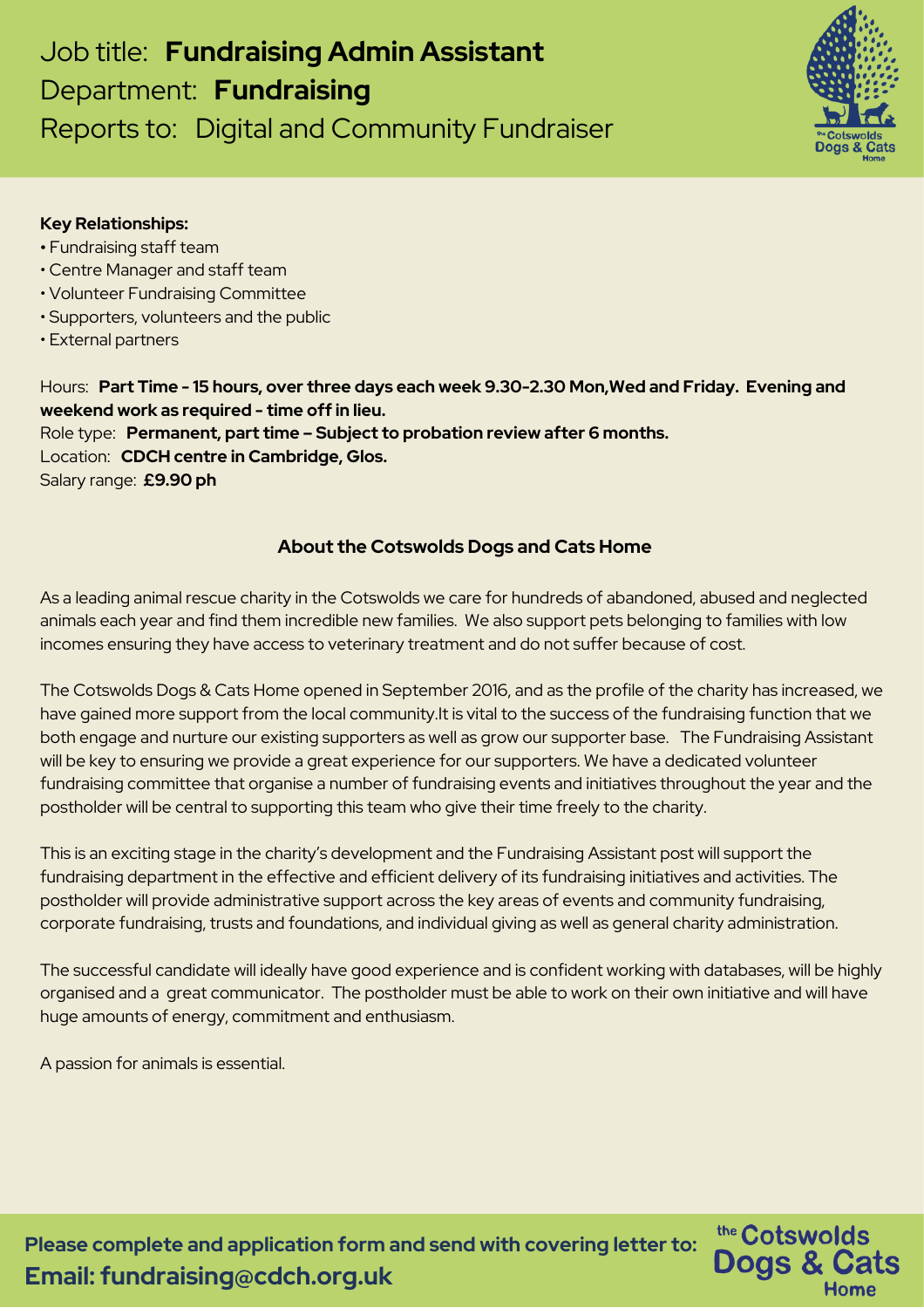## **Main responsibilities:**

## **General Administration**

- Respond to enquiries via phone, email, and post.
- To ensure that the database is accurate and up to date with payment imports.
- To process incoming donations to the charity and send acknowledgement and thank you correspondence.
- To maintain stewardship of donors and update them on appeals.
- Regularly email adopters about the anniversary of pet adoption.
- Carry out the day-to-day administration of the fundraising department.
- To provide administrative support of regular giving and sponsor a cat/dog.
- To provide administrative support to other specific activities and events as directed.
- To collate happily homed animal stories for the media.
- To assist with the collation of material to include in our newsletters.
- To send out fundraising support materials, ensuring stock levels are maintained.
- To support the marketing of fundraising initiatives and activities.
- Undertake wide-ranging prospect research, identifying both potential corporate and event opportunities.
- Ensure fundraising literature is distributed to our shops, added to adoption packs, updated on shop TV's and other appropriate outlets.
- Keep up-to-date with best practice in fundraising and comply with all relevant legislation and regulation and work within the organisation's policies and procedures.

## **Fundraising and Events Assistance**

- To assist with organising a schedule of annual events such as Open Days, Raffles, Online Auction and Christmas Concert.
- To continually obtain prizes for raffles/tombolas and draws from local businesses.
- To provide support with the delivery of events including preparing equipment and materials.
- To assist with community event for our volunteers and occasionally attend.
- Provide cover and support at community events including rotas for event volunteers.

## **Other**

To undertake other appropriate tasks as directed.